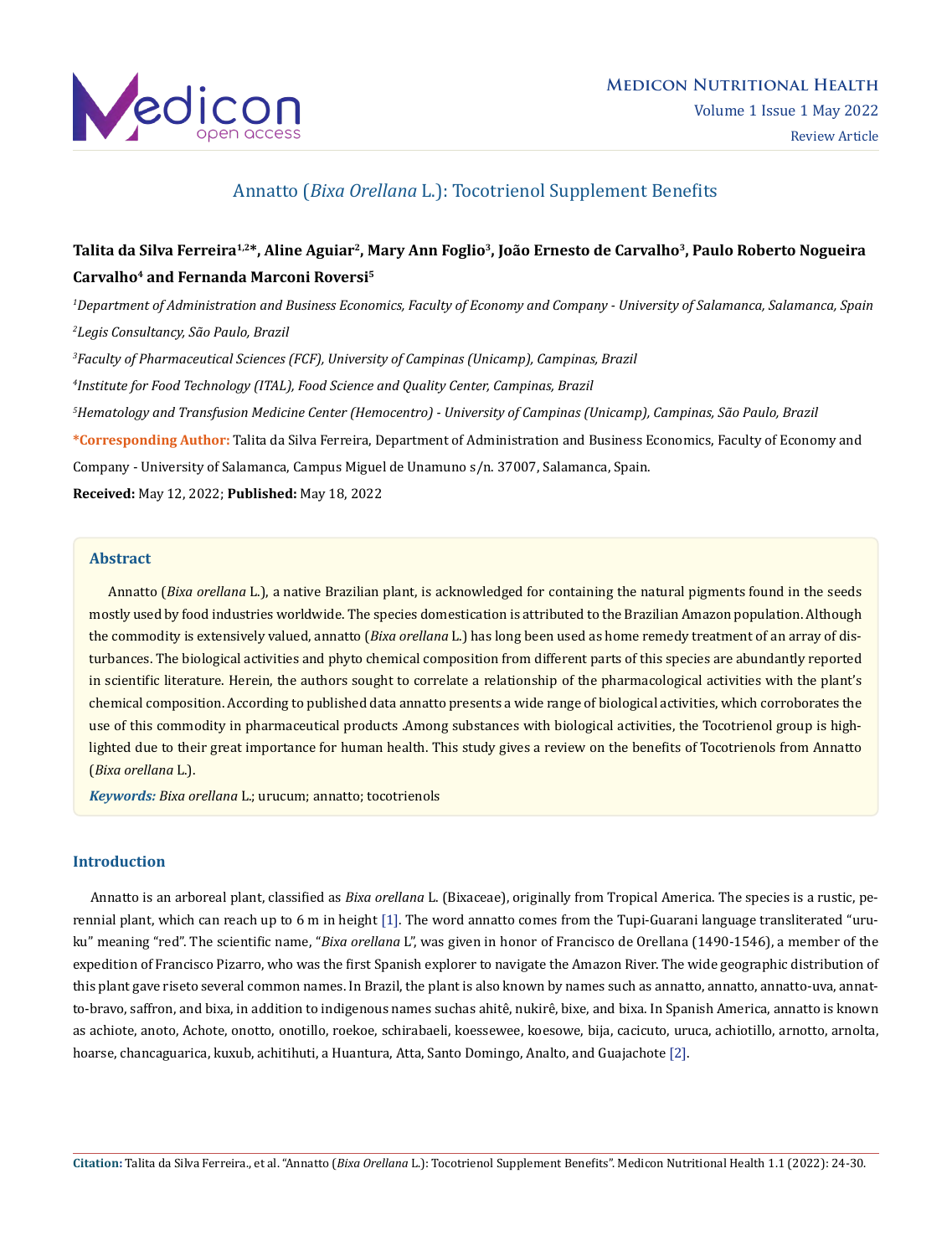The first reference to annatto can be attributed to Pero Vaz de Caminha in his letter to the King of Portugal Dom Manuel informing him of the discovery of Brazil. Therein says in an excerpt of the letter: "Some brought green hedgehogs, from trees, which, in color, wanted to look like chestnut trees, although smaller, and they were full of small red grains, which, on crushing them between the fingers, made a very red tincture, from which they were red. And the more they got wet, the redder they became". Historical data indicate that the Aztecs used annatto pigments to give the consistency and appearance of blood to a drink made from cocoa. This drink was then used in their rituals, simulating human blood. South American natives used oils, resins, waxes, and fats extracted from plants or animals, for the preparation of annatto dyes. The use of these materials reinforced the protective action of the annatto against insects. Indians from Peru and southern Ecuador used the fat obtained from the guácharo, a nocturnal bird, to obtain this dye. Brazilian natives used fish fat, capybaras, and alligators to produce a kind of ointment that they used for body painting. The Tagnanis Indians of Mato Grosso mixed a perfumed resin obtained from the almecegueira, Protium heptaphyllum (capybaras and alligators) to produce a kind of ointment that they used for body painting [2].

 The use of animal fat for pigment extraction reveals indigenous knowledge of the lipid solubility of bixin. The art of painting with the extracts of this plant was called embijado, which consisted of mixing hot fat with the seeds to extract the dye. In addition to the fats, the indigenous people used animal fat or oils from alligators, turtle eggs or iguanas. Referring to the term embijado, Fernández de Oviedo y Valdés named this species for the first time with the name bixa or bija [3]. The Xavantes, on the other hand, produce the dye by cooking in water [4].

 Archaeological records can provide evidence of the presence of annatto in ancient human settlements. These records reveal that annatto was used among the Indians of the Peruaçu valley, in the state of Minas Gerais, between 500 and 1,000 years ago. Carbonized seeds up to 1,300 years old have been excavated in Colombia. Linguistic studies show that the pre-Mayan name for annatto was used in Central America 2,400 years ago. Evidence of the pigment has been found in prehistoric settlements in central Peru dating back 3,000 years. But the oldest evidence of the use of annatto comes from an archaeological site occupied 3,600 years ago on the small island of Saba, a Dutch colony in the Caribbean Sea [5, 6].



 The dye, in powder form found in the thin layer of aril, is known in Brazil as paprika or colorific, without aroma or flavor, that is widely used in cooking to enhance the color of food. Bixin, which is the coloring of annatto, acts as a color fixer in commercial products. The dye is also used for industrial purposes, in the formulation of beverages, in baking, and in other pastas, in dairy products (such as cheese), sausages, cosmetics, paints, as a sunscreen against ultraviolet rays, among others. The orange or reddish color of cheeses manufactured in Brazil indicates, for example, the presence of annatto dye [1].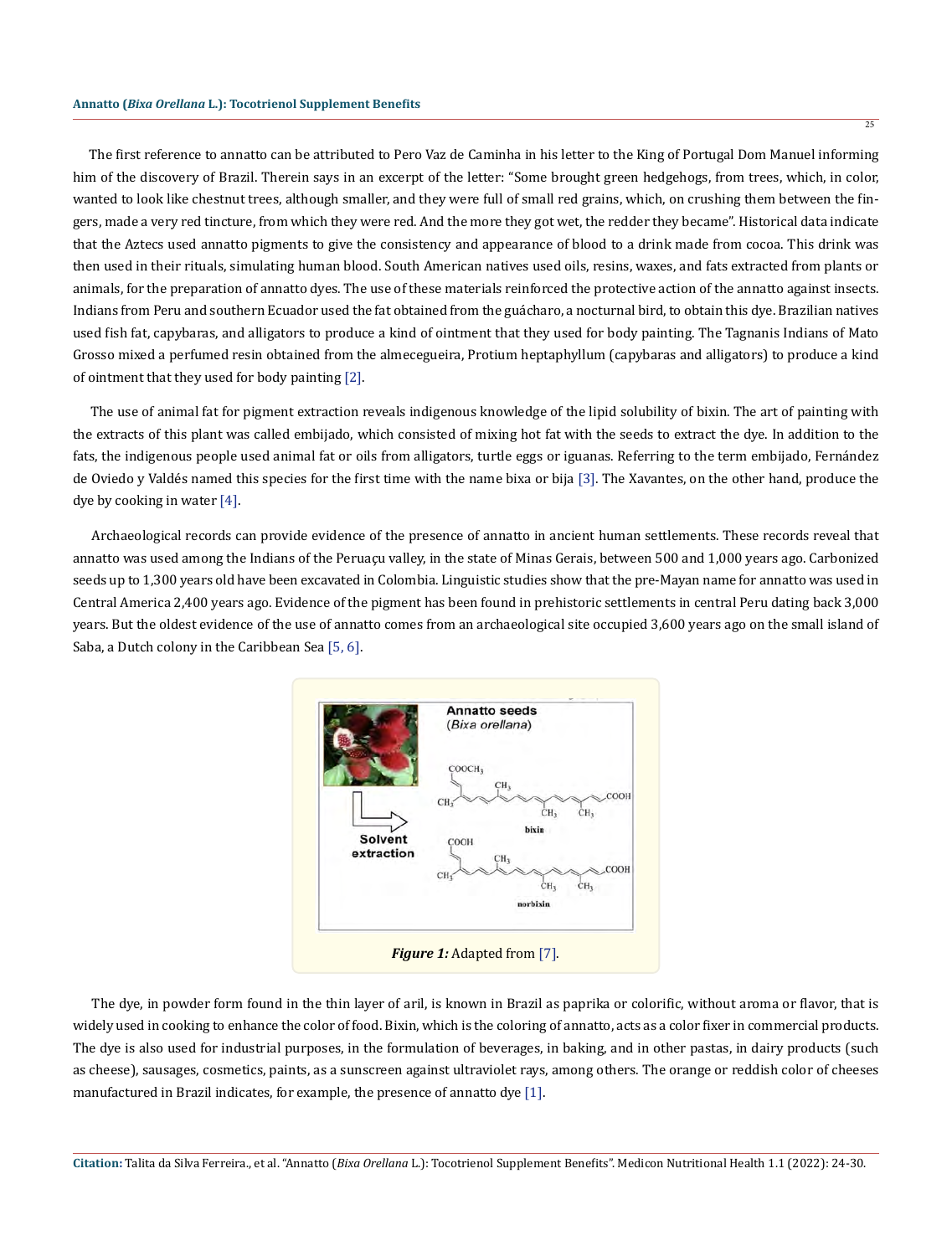In Brazil, annatto is one of the main sources of natural dyes. The pigment is extracted from the outer layer of seeds, being the source of the carotenoid. Bixin is indexed in the Color Index, an international body of dye nomenclature, as CI n°75120, but the best-known name is that of the European Community, as ECC n°E160b [8].

 The annual world production of annatto seeds is approximately 14,500 tons (dry weight). Two thirds of this production is marketed as dry seeds and the rest as dye. Latin America produces 60% of the worldwide production, followed by Africa (27%), and Asia (12%). The main producers in Latin America are Peru, Brazil, and Mexico [9].

 All this production is directed towards obtaining bixin and norbixin dyes for industrial use. However, the dye purification process gives rise by-products, such as a vitamin E enriched fraction, composed practically of tocotrienols, with high medicinal potential.

#### **Tocotrienols**

 Tocotrienols and tocopherols are stereo isomers of vitamin E, one of the fat-soluble antioxidants. Historically, vitamin E is recognized for the biological activity of alpha-tocopherol, nevertheless activities have been reported for isomers of that class of compounds of tocotrienol sother than of alpha-tocopherol. Although alpha-tocopherol was the first vitamin E isomer to be identified, eight chemically distinct isomers were identified, consisting of alpha (α), beta (β), gamma (γ), and delta (δ)-tocopherols and α, β, γ, and δ-tocotrienols (T3), all of which are referred to as vitamin E [10]. Tocopherols and tocotrienols have a similar chemical structure, a chromanol ring with a hydroxyl group that can donate a hydrogen atom to reduce free radicals. The difference between tocopherols and tocotrienols is the presence of three double bonds in the hydrophobic side chain of tocotrienols, which provide greater antioxidant potency [11, 12]. While tocopherols are present in the seeds and leaves of most plants, tocotrienols are found in a small fraction of them [13].

 Tocotrienols are absorbed in the same way as other vitamin E compounds, along with fat, in the small intestine after being cleaved by esterase enzyme, located in the lining of the stomach. Bile salts are required for absorption, which are then transported by chylomicrons in the lymphatic system. In the bloodstream, tocotrienols are exposed to oxidative free radicals and therefore perform most of their antioxidant activity. Tissue uptake occurs with the help of lipoprotein lipases, digesting lipoprotein constituents, or by lipoprotein receptor-mediated endocytosis. Lipoprotein lipase degrades lipoproteins into remaining particles, which are then absorbed by the liver or peripheral tissues by receptor-mediated endocytosis. Tocotrienols enter a variety of tissues, being found at higher levels in the adipose and adrenal glands. Fat-soluble vitamins can be stored in these tissues for long periods because of their excessively slow replacement rate. Tocotrienols are oxidized, after having performed their antioxidant function, being converted into their hydroquinone, by the P450 system, before being eliminated. In the form of hydroquinone, they bind to glucuronic acid and mix with bile for excretion through the feces [10].



**Citation:** Talita da Silva Ferreira., et al. "Annatto (*Bixa Orellana* L.): Tocotrienol Supplement Benefits". Medicon Nutritional Health 1.1 (2022): 24-30.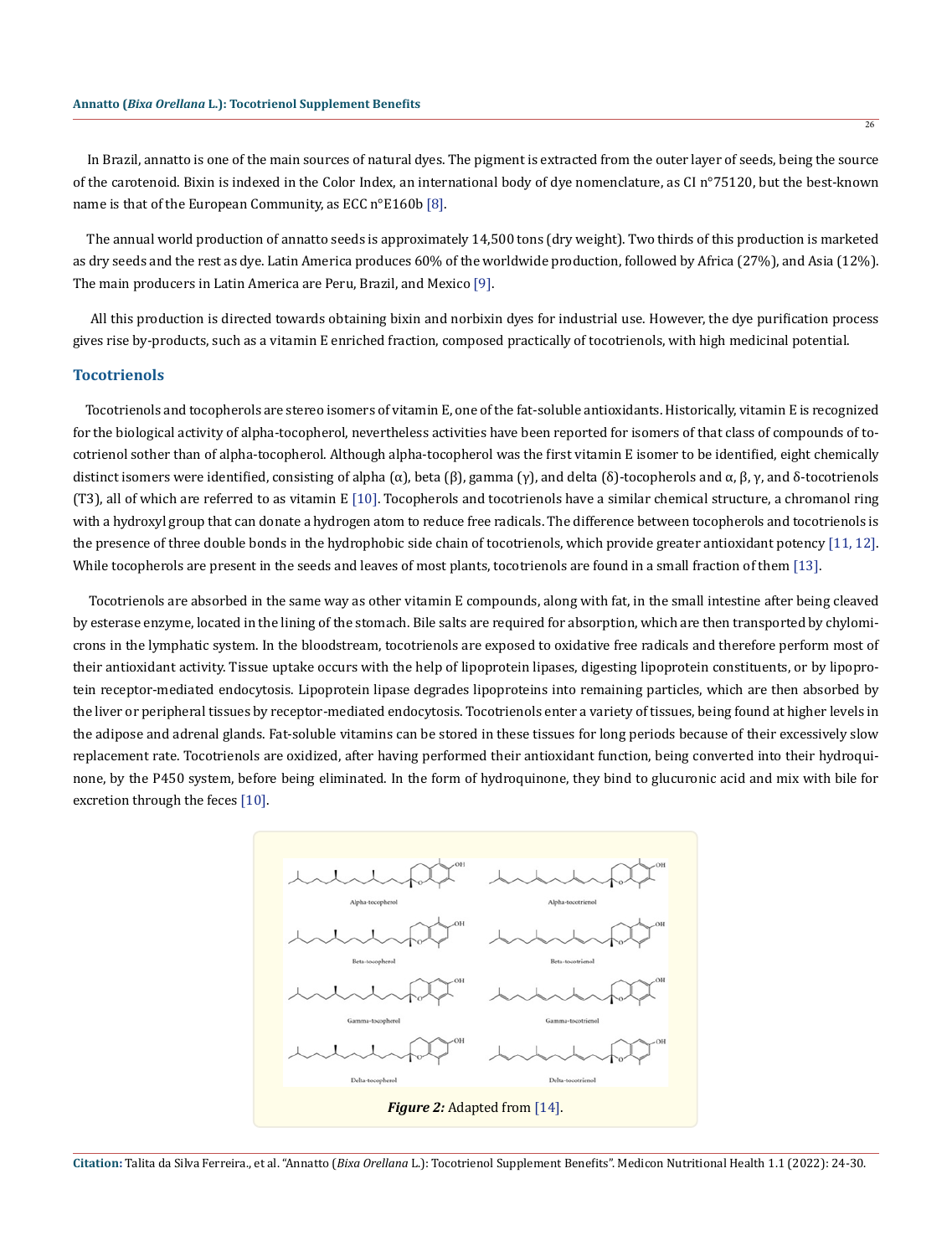Some of the main sources with the highest tocotrienols / tocopherols ratio are rice bran oil (50/50), palm oil (75/25), and annatto seeds (99.9/0.1), the latter being the vegetable sources with higher amounts of tocotrienols. [9, 15, 16].

#### **Studies on the toxicity of tocotrienols**

 Over the years, a significant body of experimental evidence has emerged that can provide guidance on the safety of tocotrienols. Genotoxicity data do not raise safety concerns [17]. On the contrary, there are studies showing protection of tocotrienols against genotoxic effects, including a clinical study [18].

 Nakamura [19], using a palm oil extract containing 70% tocotrienols, performed an oral toxicity study during 13 weeks in rats, at 0, 119, 474 and 2130mg/kg concentrations in the diet of male rats, and 0, 130, 491 and 2,047mg in the diet of females. The study established levels without adverse events (NOAEL) of 1.9g/kg in the diet, which corresponds to 120mg/kg/day for males and 130mg/kg/ day for females, since adverse events were only observed in the two highest dose groups, including increased liver and adrenal weight in all treated males and ovarian and uterine weight in females at higher doses [19].

 Chronic study of 52 weeks with Wistar Hannover rats of both sexes were treated with a pure fraction of tocotrienols at concentrations of 0, 0.08, 0.4 or 2% of the powdered basal diet. Of these groups, only the one that received the 2% diet showed liver toxicity and death of six males due to hemorrhage. In male and female rats that received 0.4% or less, no toxicological changes were observed in any of the examined parameters. Based on these results, which demonstrate nodular liver damage only at the highest dose, the authors concluded that the level of no observed adverse effect (NOAEL) is 0.4%, which corresponds to 303mg/kg/day for males. and 472mg/ kg/day for females [20].

 Several studies in humans with doses ranging from 50 to 400mg/day (equivalent to up to 6.7mg/kg for a 60kg individual) for periods of 2 weeks to 18 months (56 days for the 400mg/day study) with no adverse effects were reported, except occasional transient effects [21].

 The study using the highest dose (400 mg/day) was a double-blind, placebo-controlled clinical trial with 108 healthy volunteers randomly assigned to receive a placebo supplement (control group) or 400mg tocotrienols (group of study) daily. During the 2-month study period, volunteers were invited to attend three clinical sessions (on days 0, 28 and 56) and blood samples were taken from the volunteers during follow-up. The results showed that supplementation with tocotrienols significantly increased the total plasma vitamin E level of the supplemented volunteers compared to the placebo group. The work does not report adverse effects in the group supplemented with tocotrienols [22]. Another study, with healthy volunteers, determined the plasma levels of tocotrienols after treatment duringixty days with doses of 80, 160, and 320mg/day, where no adverse effects requiring intervention were observed [23]. A study conducted by Radha krishnan [24], also with healthy volunteers, did not observe adverse effects after eight weeks of treatment at a dose of 250mg/day. In healthy volunteers aged 50 to 55 years, daily supplementation of 150mg per day of tocotrienols produced no adverse effects after 6 months of supplementation [25].

 Many studies have also been carried out in groups of patients with different diseases, such as in diabetics at a dose of 3mg/kg under treatment duringixty days [26]; patients with hyperlipidemia, and aortic stenosis at doses of 240mg/day for two years [27], with no reports of adverse effects. With patients with more severe conditions, such as diabetic nephropathy, Tan [28], evaluated the activity of tocotrienols in type 2 diabetic patients who had renal impairment. In this study, patients were treated with two daily doses of 200mg of tocotrienols for eight weeks. According to the authors, the dose of 400mg is the maximum approved by the Food and Drug Administration (FDA). Among the results acquired, there were no reports of side effects or changes in plasma biochemistry parameters. Recently, Pervez et al. [29] evaluated the activity of tocotrienols (90% delta-tocotrienol, and 10% gamma-tocotrienol), obtained from annatto, in patients with hepatic steatosis, with two daily doses of 300 mg. During the 24 weeks of treatment, in addition to the improvement in plasma biochemical markers, no adverse effects were observed in the group treated with tocotrienols [29]. In healthy volunteers, alpha-tocotrienol doses between 200 and 3200 mg/day for 14 days produced no adverse effects [30] with two daily doses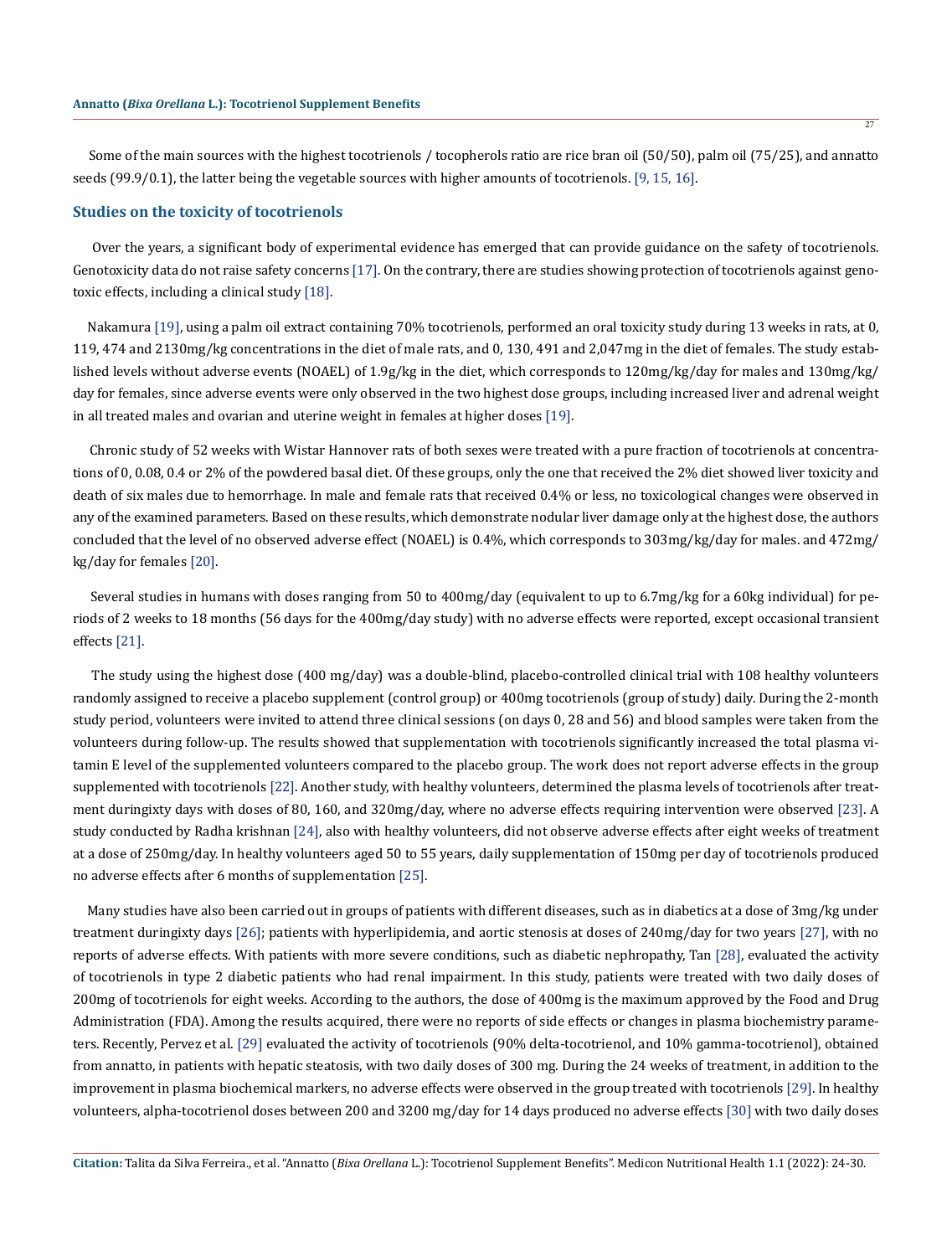of 300 mg. During the 24 weeks of treatment, in addition to the improvement in plasma biochemical markers, no adverse effects were observed in the group treated with tocotrienols [29].

 In sum given the pharmacokinetics of tocotrienols, including their short half-life, consumption of 3–5 mg/kg/day should not cause adverse effects, which agrees with the conclusions reached by the EFSA expert panel (European Food Safety Authority) and one for GRAS (Generally Recognized as Safe). Tocotrienols are initially beta-oxidized by cytochrome P450 enzymes, then conjugated and excreted. As all these mechanisms are very well regulated, the potential for adverse effects is limited [21].

 In addition to drug use, the safety profile of tocotrienols allows the development of foods with functional and/or health properties. In this regard, the Food and Drug Administration (FDA) has recently recognized the status of "Generally Recognized as Safe (GRAS)" for the addition of up to 40mg of tocotrienols per kilogram of food [31].

Also, a recent study [32] conducted with  $\gamma$ -tocotrienol in nanoemulsion demonstrated that "the nanoemulsified  $\alpha$ -tocopherol and γ-tocotrienol showed a higher skin penetration and retention than the pure vitamin E. The authors declare that "The present study explores its potential use in topical therapeutic accumulation. The mechanisms of action of microwave in skin therapeutic delivery requires further in vitro/in vivo investigation with respect to its biological effects, in addition to physicochemical attributes prior human trials." It identifies that tocotrienol is a great ingredient to apply in cosmetic product and must be conduct more studies in order to expand the skin application.

### **Pharmacological activity and clinical studies**

 Over time, hundreds of publications have reported the pharmacological activities of tocotrienols in experimental models using laboratory animals. Furthermore, several clinical studies have been carried out tocorroborate in humans the effects observed in laboratory animals. Experiments conducted with mice and humans have shown potential health benefits with tocotrienol (T3) supplementation, including a distinct and effective anti-inflammatory activity. Many studies have shown a lipid-lowering effect and a superior anti-inflammatory and antioxidant activity, compared to tocopherols, in cardiovascular diseases. The anti-inflammatory activity of T3 has also been proposed as a mechanism of action, explaining the improvement in conditions related to diet-induced metabolic syndrome in rats. The anti-inflammatory activity of T3 has also been proposed to protect against neurodegenerative diseases, including Alzheimer's disease (AD) and alcohol-induced cognitive impairment in rats. Suppression of inflammation is also among the mechanisms by which T3 can neutralize the ability of cancer cells to proliferate, metastasize, escape apoptotic signals, and develop chemoresistance. Finally, low intake and serum levels of tocopherols and tocotrienols have been associated with several age-related pathologies, including osteoporosis, sarcopenia, and cognitive impairment [33]. Suppression of inflammation is also among the mechanisms by which T3 can neutralize the ability of cancer cells to proliferate, metastasize, escape apoptotic signals, and develop chemoresistance.

#### **Contributions**

 A systematic review evaluated the potential effect of ingestion of tocotrienols or circulating levels of tocotrienols (epidemiological studies) on parameters associated with aging, considering cognitive function, osteoporosis, and DNA damage. The results suggest that, in middle-aged and elderly individuals, tocotrienols have potential antiaging action with respect to cognitive impairment and DNA damage. However, more robust clinical trials are needed to elucidate these effects [34].

#### **Conflict of Interest statement**

The authors do not have any conflicts of interest.

### **Acknowledgments**

The authors MAF and JEC would like to thank CNPq for financial support.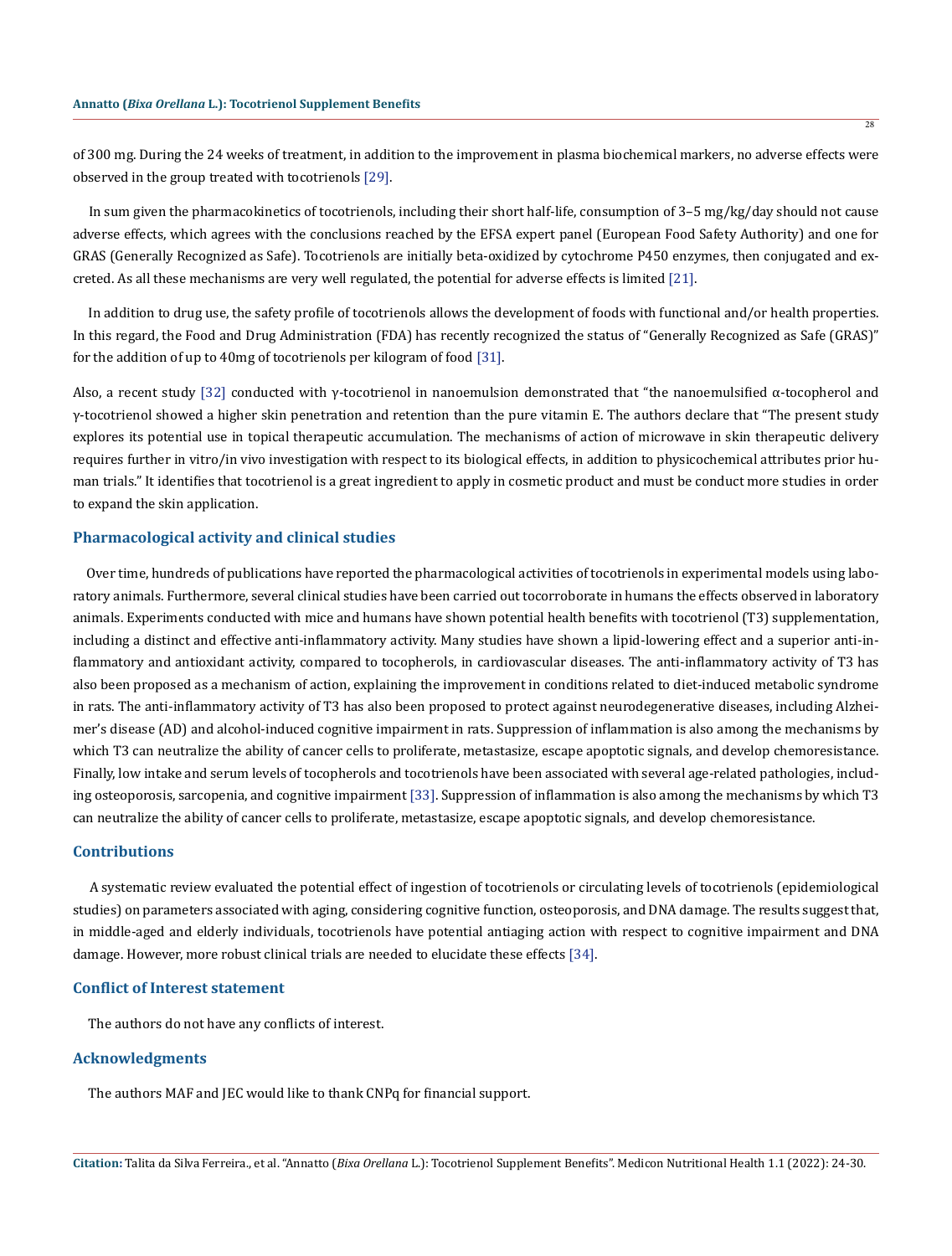## **Conflict-of-interest disclosure**

The authors declare no competing financial interests.

## **References**

- 1. Embrapa. The culture of annatto / Embrapa Eastern Amazon. enlarged. 2nd ed., Brasília, DF: Embrapa Technological Information (2009).
- 2. [Carvalho RNP. HISTÓRIA | ourucum \(2020\).](https://www.ourucum.com.br/historia)
- 3. Alonso J. Treaty on phytopharmaceuticals and nutraceuticals. 1st ed. São Paulo: Farmacêutica (2016).
- 4. Tsuwaté VT and Leão MF. "Description of the preparation of the dye and the various uses of annatto by the Xavante people". vol. 9, N4. Academic H. Lajeado (2017).
- 5. Moreira PA, Lins J, Dequigiovanni G, Veasey EA and Clement CR. "The domestication of annatto (Bixa orellana) from bixa urucurana in Amazonia". Econ Bot 69 (2015): 127-35.
- 6. [Peter Moon. Descoberto o ancestral selvagem do urucum | AGÊNCIA FAPESP \(2016\).](https://agencia.fapesp.br/descoberto-o-ancestral-selvagem-do-urucum/22580/)
- 7. Alwis DDDH, Chandrika UG and Jayaweera PM. "Photostability of apocarotenoids on surface of TiO2 semiconductor nanoparticles". J Photochem Photobiol A Chem (2021): 407.
- 8. Demczuk Jr B  and Ribani RH. "News on the chemistry and use of annatto (Bixa orellana L.) Brazilian". Journal of Food Research (2015).
- 9. [Raddatz-Mota D., et al. "Achiote \(Bixa orellana L.\): a natural source of pigment and vitamin E". J Food Sci Technol 54.6 \(2017\):](https://pubmed.ncbi.nlm.nih.gov/28559632/) [1729-1741.](https://pubmed.ncbi.nlm.nih.gov/28559632/)
- 10. [Ahsan H, Ahad A, Iqbal J and Siddiqui WA. "Pharmacological potential of tocotrienols: a review". Nutr Metab 11.1 \(2014\): 52.](https://pubmed.ncbi.nlm.nih.gov/25435896/)
- 11. [Srivastava JK and Gupta S. "Tocotrienol-rich fraction of palm oil induces cell cycle arrest and apoptosis selectively in human](https://pubmed.ncbi.nlm.nih.gov/16762318/) [prostate cancer cells". Biochem Biophys Res Commun 346.2 \(2006\): 447-53.](https://pubmed.ncbi.nlm.nih.gov/16762318/)
- 12. [Kanchi MM, Shanmugam MK, Rane G, Sethi G and Kumar AP. "Tocotrienols: the unsaturated sidekick shifting new paradigms in](https://pubmed.ncbi.nlm.nih.gov/28789906/) [vitamin E therapeutics". Drug Discov Today 22.12 \(2017\): 1765-81.](https://pubmed.ncbi.nlm.nih.gov/28789906/)
- 13. [Patacsil D., et al. "Gamma-tocotrienol induced apoptosis is associated with unfolded protein response in human breast cancer](https://pubmed.ncbi.nlm.nih.gov/21429729/) [cells". J Nutr Biochem 23 \(2012\): 93-100.](https://pubmed.ncbi.nlm.nih.gov/21429729/)
- 14. Chin KY and Ima-Nirwana S. "Vitamin E as an Antiosteoporotic Agent via Receptor Activator of Nuclear Factor Kappa-B Ligand Signaling Disruption: Current Evidence and Other Potential Research Areas". Evid Based Complement Alternat Med (2012).
- 15. Frega N, Mozzon M and Bocci F. "Identification and estimation of tocotrienols in the annatto lipid fraction by gas chromatography-mass spectrometry". J Am Oil Chem Soc 75 (1998): 1723-7.
- 16. [Aggarwal BB, Sundaram C, Prasad S, Kannappan R. "Tocotrienols, the Vitamin E of the 21st Century: It's Potential Against Cancer](https://pubmed.ncbi.nlm.nih.gov/20696139/) [and Other Chronic Diseases". Biochem Pharmacol 80 \(2010\): 1613-31.](https://pubmed.ncbi.nlm.nih.gov/20696139/)
- 17. [Polasa K and Rukmini C. "Mutagenicity tests of cashewnut shell liquid, rice-bran oil and other vegetable oils using the Salmonella](https://pubmed.ncbi.nlm.nih.gov/3315902/) [typhimurium/microsome system". Food Chem Toxicol 25 \(1987\): 763-6.](https://pubmed.ncbi.nlm.nih.gov/3315902/)
- 18. [Chin SF., et al. "Reduction of DNA damage in older healthy adults by Tri E Tocotrienol supplementation". Nutrition 24 \(2008\):](https://pubmed.ncbi.nlm.nih.gov/17884341/) [1-10.](https://pubmed.ncbi.nlm.nih.gov/17884341/)
- 19. [Nakamura H., et al. "Oral toxicity of a tocotrienol preparation in rats". Food Chem Toxicol 39 \(2001\): 799-805.](https://pubmed.ncbi.nlm.nih.gov/11434987/)
- 20. [Tasaki M., et al. "Induction of characteristic hepatocyte proliferative lesion with dietary exposure of Wistar Hannover rats to](https://pubmed.ncbi.nlm.nih.gov/18675878/) [tocotrienol for 1 year". Toxicology 250 \(2008\): 143-50.](https://pubmed.ncbi.nlm.nih.gov/18675878/)
- 21. SCHAUSS AG and ENDRES JR CA. "Safety of unsaturated vitamin e tocotrienols and their isomers". Tocotrienols: Vitamin E beyond tocopherols. Tan B, Watson RR, Preedy VR, Boca Raton, Florida CRC Press Taylor Fr Group 2 (2013).
- 22. [Mahalingam D, Radhakrishnan AK, Amom Z, Ibrahim N and Nesaretnam K. "Effects of supplementation with tocotrienol-rich](https://pubmed.ncbi.nlm.nih.gov/20859299/) [fraction on immune response to tetanus toxoid immunization in normal healthy volunteers". Eur J Clin Nutr 65 \(2011\): 63-9.](https://pubmed.ncbi.nlm.nih.gov/20859299/)